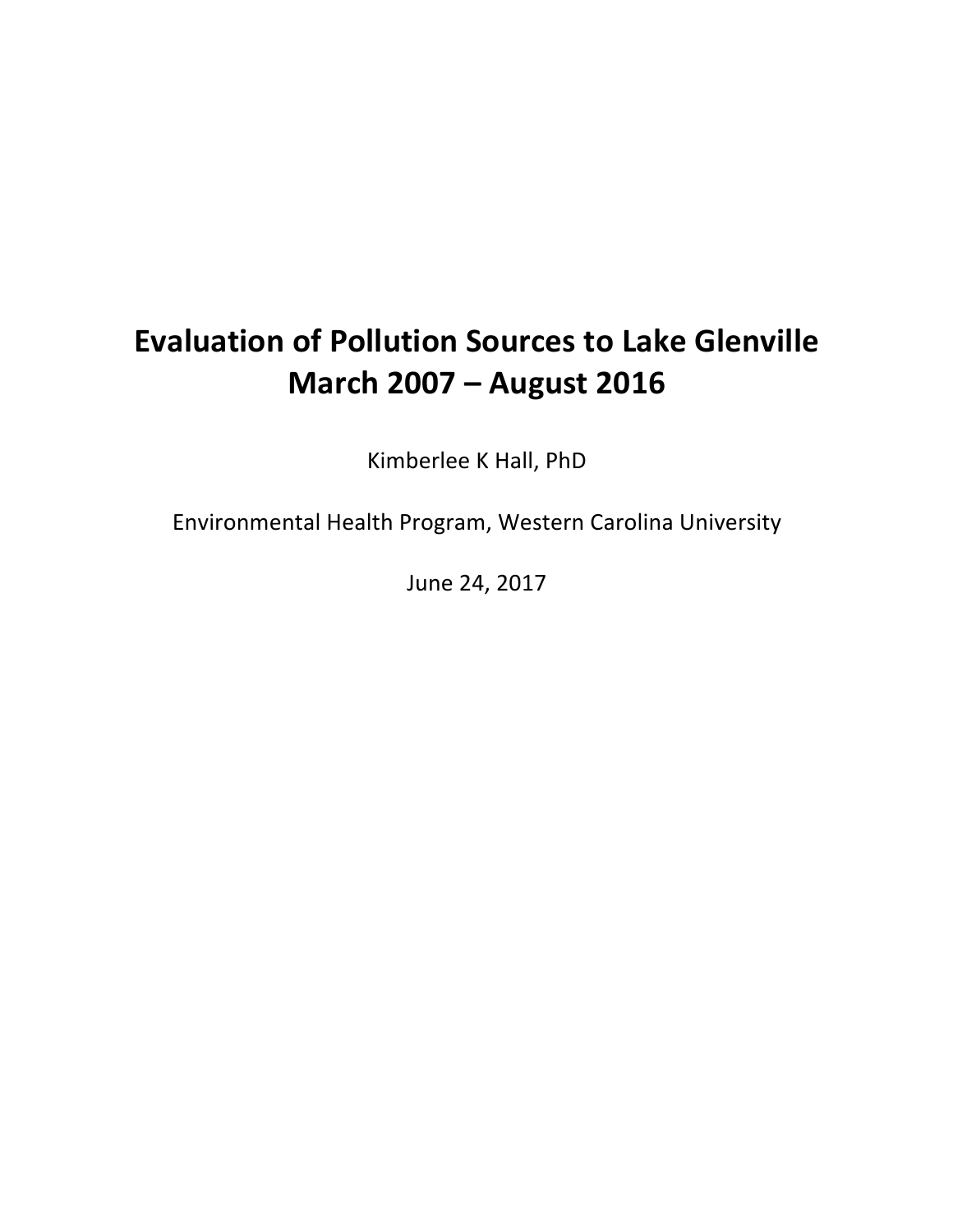# **Table of Contents**

| <b>EXECUTIVE SUMMARY</b>                                                                                      | 2  |
|---------------------------------------------------------------------------------------------------------------|----|
| <b>INTRODUCTION</b>                                                                                           | 2  |
| <b>MATERIALS AND METHODS</b>                                                                                  | 2  |
| <b>RESULTS AND DISCUSSION</b>                                                                                 | 3  |
| <b>ACIDITY AND ALKALINITY</b>                                                                                 | 3  |
| TURBIDITY AND TOTAL SUSPENDED SOLIDS (TSS)                                                                    | 5  |
| <b>CONDUCTIVITY</b>                                                                                           | 7  |
| NUTRIENTS (ORTHOPHOSPHATE [PO4 <sup>3-]</sup> / AMMONIA [NH3 <sup>+</sup> ], AND NITRATE [NO <sup>3-</sup> ]) | 9  |
| <b>CONCLUSIONS</b>                                                                                            | 12 |
| <b>APPENDIX A: DATA SUMMARY</b>                                                                               | 14 |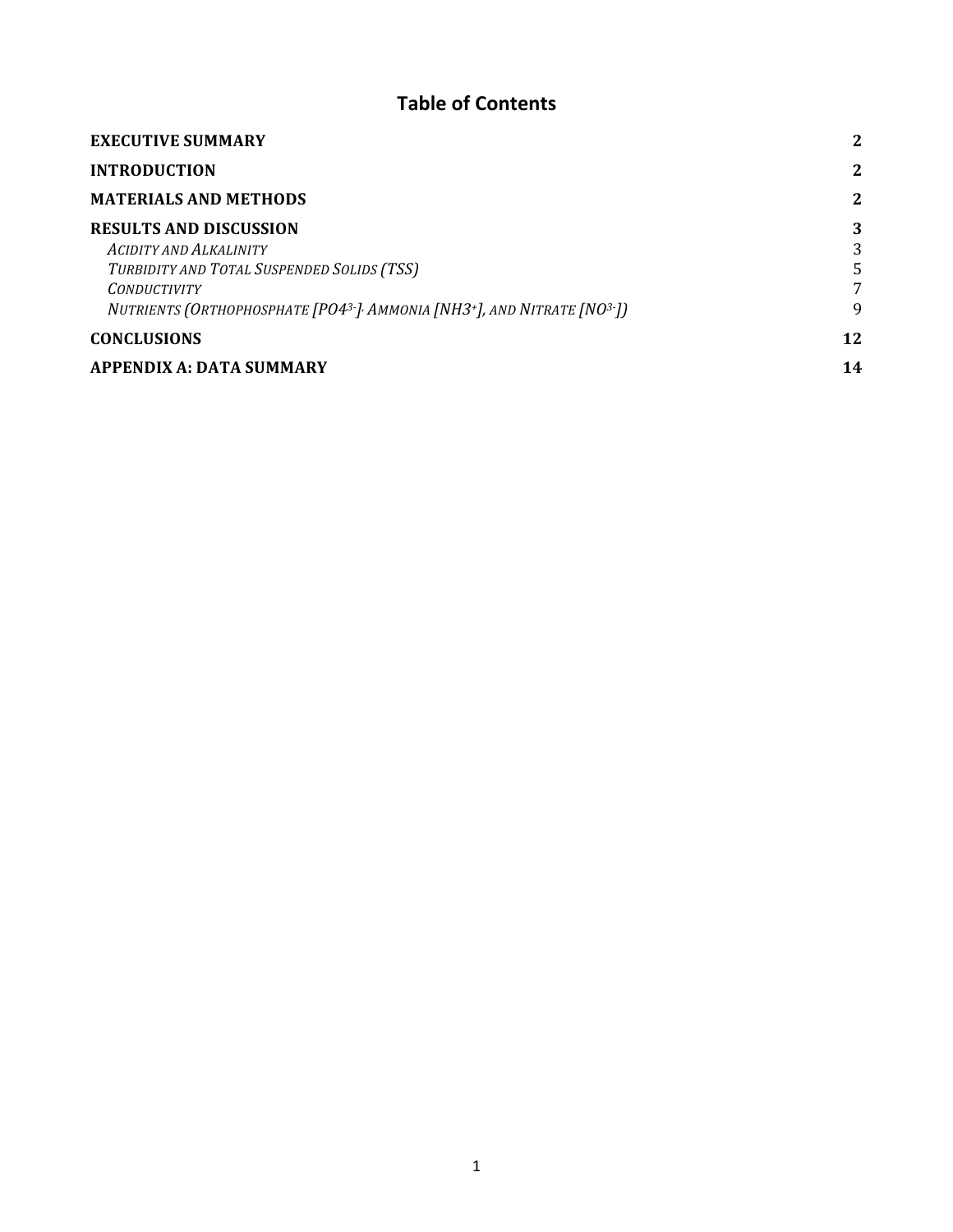#### **Executive Summary**

Routine water quality assessments on 6 streams in the Upper Little Tennessee River Basin in the Lake Glenville area have been conducted. Quarterly monitoring of 7 sites was conducted between March 2007 and August 2016; one site was monitored for each of the following streams: Hurricane Creek, Mill Creek, Pine Creek, Cedar Creek, and Glenville Creek. Two sites were monitored on Norton Creek during the same period. The data demonstrate that the streams vary spatially and temporally in their extent of water quality impairments, suggesting the influence of climate and the effects of land use activities within the area. Typically, water flow and volume were lowest during the summer and fall months compared to the winter and spring, which is likely an influencing factor in overall water quality in the monitored streams.

Results demonstrate that nutrient concentrations are influenced by land use patterns, specifically as it relates to agricultural activity and soil erosion. Based on analysis of spatial and temporal trends, overall water quality in the 6 monitored streams near Lake Glenville is acceptable and within established ambient water quality standards. However, it appears that there are multiple important sources contributing to the concentration of nutrients in the Upper Little Tennessee River basin near Lake Glenville. Continued monitoring will allow us to evaluate the stability of seasonal variation and provide additional data that may improve our ability to discriminate between source locations.

Based on the results in this study, none of the monitored streams flowing into Lake Glenville have exhibited pollutant levels that would greatly affect lake water quality. The influence of agricultural waste runoff and soil erosion on stream water quality should be further investigated but it is probable that any decline in lake water quality is related to activities in and around the lake rather than to pollution inputs from the monitored streams.

#### **Introduction**

The Little Tennessee River Basin includes most of Graham, Macon, Swain, and Jackson Counties along with small portions of Cherokee and Clay counties. The basin encompasses 1,797 square miles which includes the Cullasaja, Nantahala, Tuckasegee, and Cheoah Rivers. Approximately 90% of the land is forested land with less than 5% consisting of urban or developed land use patterns, which are concentrated in and around Franklin, Sylva, Cullowhee, Highlands, Bryson City, and Robbinsville. More than half of the land in the basin is in the Great Smoky Mountains National Park or the Nantahala National Forest.

The Little Tennessee River basin is further classified into Upper and Lower portions. Lake Glenville is located in the Upper Little Tennessee River basin (HUC 06010202). Six streams within the Upper Little Tennessee River basin that discharge into Lake Glenville were monitored by The Friends of Lake Glenville in conjunction with the UNC-Asheville Environmental Quality Institute (EQI) from 2007 to 2016 to assess overall water quality and identify sources of impairment (Table 1).

#### **Table 1. Lake Glenville monitoring sites**

- H-1 Hurricane Creek at Norton Road bridge crossing
- N-1 Norton Creek at North Norton Road bridge crossing
- M-1 Mill Creek at bridge 0.2 miles downstream from North Norton Road bridge crossing
- P-1 Pine Creek at Pine Creek Road bridge crossing
- C-1 Cedar Creek at Bee Tree Road bridge crossing
- G-1 Glenville Creek at Tator Knob Road culvert crossing
- N-2 Norton Creek upper watershed above Grassy Camp

#### **Materials and Methods**

Water samples were collected quarterly from 2007 to 2016 by members of The Friends of Lake Glenville and transported to UNC-Asheville Environmental Quality Institute (EQI) for analysis. Collected water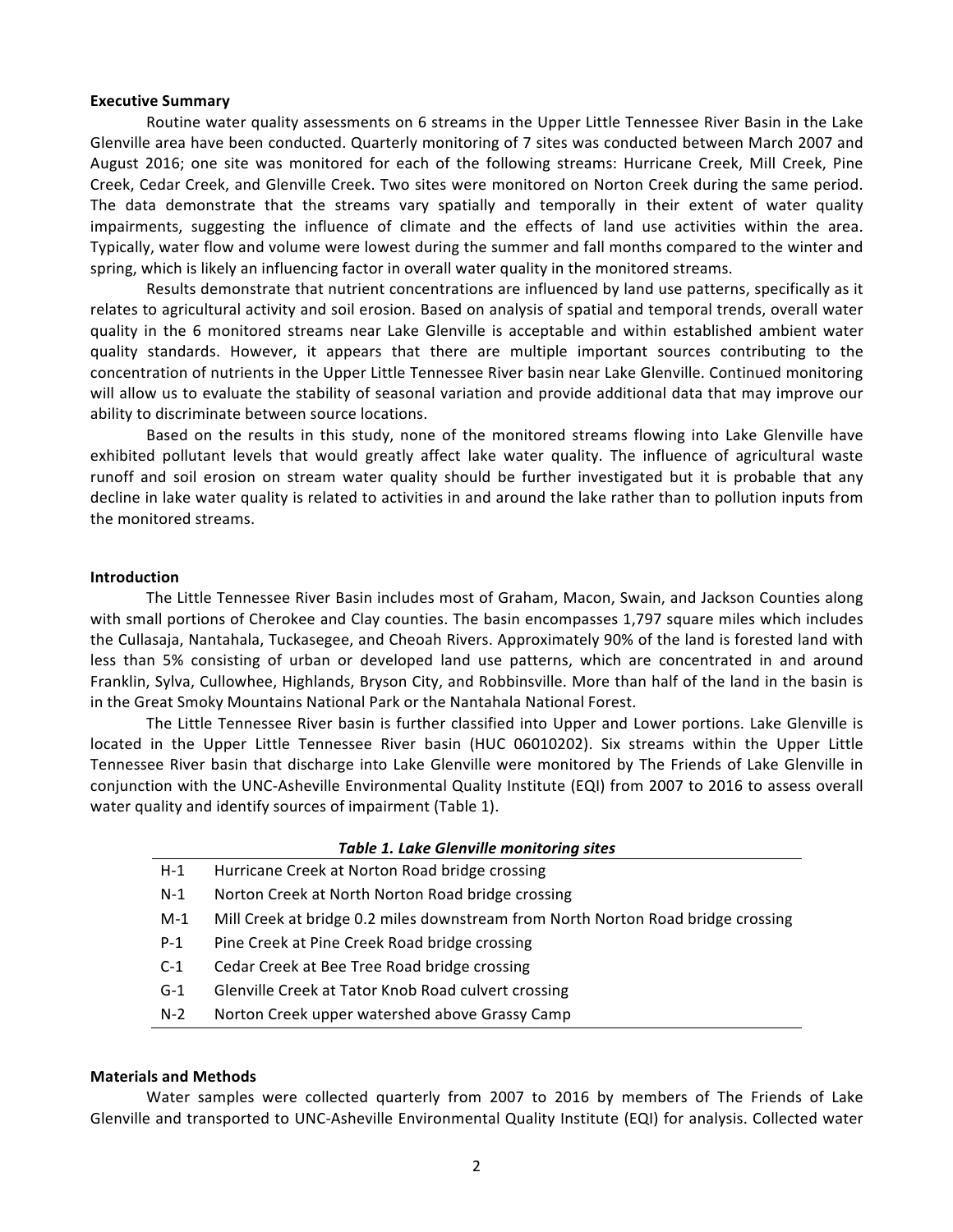samples were analyzed for the following parameters: pH, ammonia (NH<sub>3</sub>) nitrate (NO<sub>3</sub>) phosphate (PO<sub>4</sub><sup>3</sup>), total suspended solids (TSS), turbidity, conductivity, and alkalinity. Flow measurements from the US Geological Survey (USGS) gauging station on Little Tennessee River at Prentiss (USGS 03500000) were used to determine relative flow for the sites in the Lake Glenville area. Although gauging stations only truly represent the streams on which they are located, the flow measurements collected by this gauge station are assumed to be a reliable method for determining the influence of flow on water quality at each stream site. Specific details regarding sample collection and transport, and laboratory analysis methodology were not available to the author of this report. Any data value recorded by EQI as less than the method detection limit was substituted with a value of one-half of the stated detection limit for statistical analysis purposes.

Using the data gathered by EQI for The Friends of Lake Glenville, various statistical analyses were performed in an effort to (1) characterize the water quality of each stream site in relation to established water quality standards and (2) identify the effects of precipitation, stream water level, seasonality, land use, and temporal trends on water quality.

### **Results and Discussion**

This discussion is based on data collected between March 2007 and August 2016. No collection occurred during 2010. Trends in water quality become more evident with every year of continuous monitoring and contribute to a shaper image of conditions present in streams and watersheds. Continued collection of water quality data over time allows for the identification of changing conditions and areas of concern, which can contribute to financially and politically sound decision making for effective water resource management.

It is important and necessary to compare sites within the mountain area to understand how water quality from each stream ranks within the region. With this information local governments, organizations, and individuals can compare areas with similar problems or successes and exchange information regarding remediation or protection plans. It will also be helpful to note improvements or deteriorations in stream water quality over time as a result of changes in population density, industrial development, topography, and land use patterns. Each of these factors must be taken into consideration when comparing stream water quality. A discussion of the stream sites relative to specific water quality parameters follows.

A statistical analysis of the effects of stream water level, temporal changes, and seasonality on water quality parameters at individual sites has been included in this discussion. This analysis is used to determine if changes in concentrations or levels of a parameter change in relation to flow, time, and season. Trends observed in these data and interpretations of what may have contributed to those trends are suggested.

#### *Acidity and Alkalinity*

pH is used to measure acidity and is an important water quality parameter because it has the potential to seriously affect aquatic ecosystems. Slight fluctuations in pH can interfere with the reproduction of aquatic organisms or result in their death. The ambient water quality standard for pH is between 6.0 and 9.0, although natural pH in area streams generally ranges from 6.5-7.2. Values below 6.5 may indicate the effects of acid precipitation or other acidic inputs, and values above 7.5 may indicate industrial discharge. Although the Norton Creek upper watershed site had an average pH reading of 6.5, no average pH reading below 6.5 or above 7.2 were observed in any creek (Figure 1).

Examination of temporal trends in pH demonstrates variability over time, specifically increases in average pH for all streams except Mill Creek (Figure 2). Despite the decrease in average pH in Mill Creek between 2015 and 2016, all streams remained within the ambient water quality standard. The increasing trend in pH may be the result of emission and discharge controls from power plants, resulting in reduced acid deposition. Annual stream flow variations are not a factor, as they are not accounted for in trend analysis. There are no seasonal trends related to pH at the stream sites.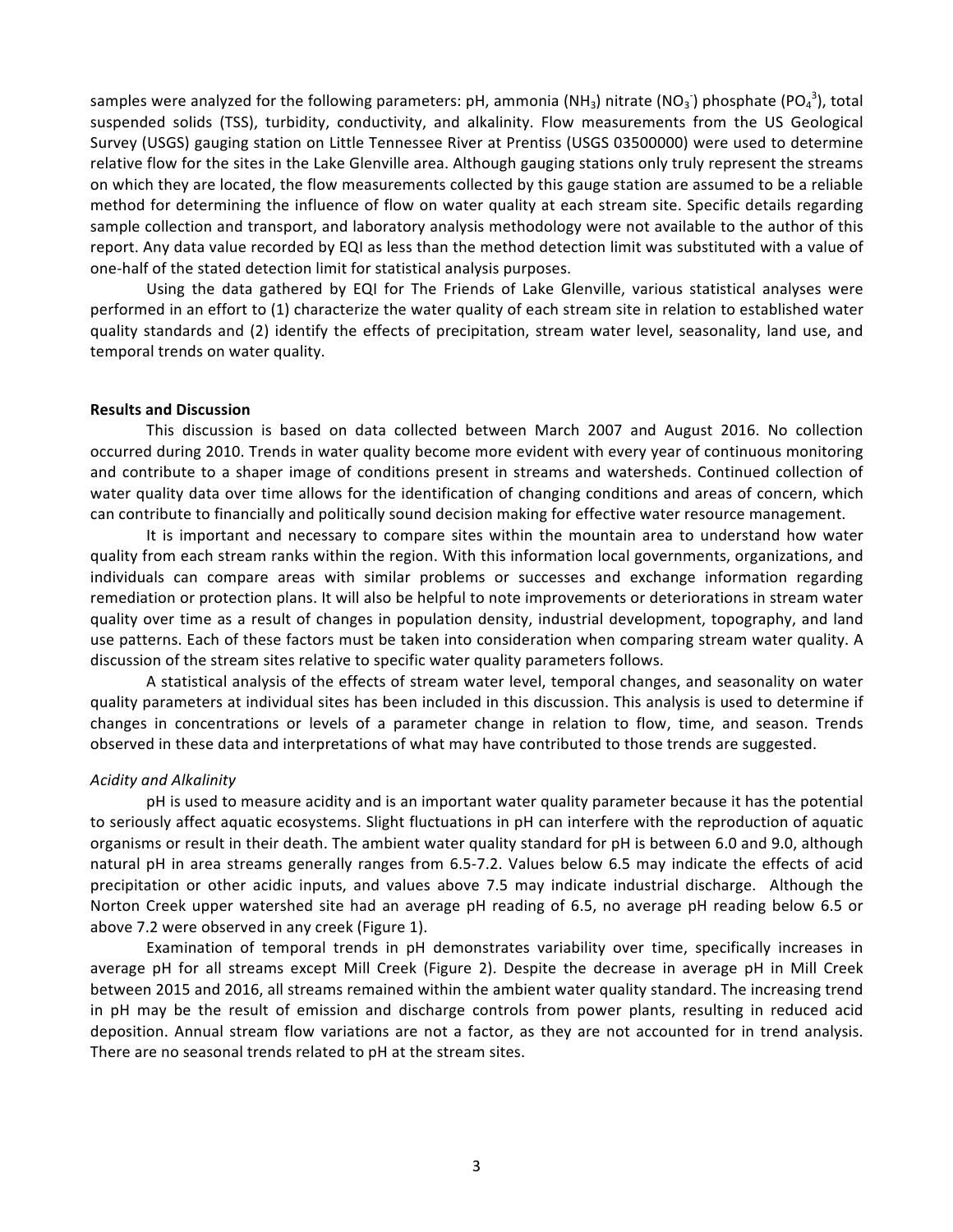*Figure 1. Mean pH levels at each monitoring site, March 2007 – August 2016*



*Figure 2. Mean pH at each monitoring site by year, March 2007 – August 2016*



Alkalinity is the measure of the  $pH$  buffering capacity of a water or soil. High alkalinity waters are generally better protected against acid inputs from sources such as acid rain, organic matter, and industrial effluent. Waters with an alkalinity below 30mg/L are considered to have low alkalinity. The observed mean alkalinity concentrations demonstrate low alkalinity in all monitored creeks (Figure 3). These low levels are largely the result of bedrock, soils, and precipitation patterns in the Glenville area. The Glenville area streams also exhibit lower levels of pollutants compared to many other area streams, and pollutants can also affect alkalinity levels. While no extreme high or low pH levels were observed at any site, minimum alkalinity concentrations at several sites have been almost exhausted.

Low alkalinity concentrations have been consistently observed during the study period. Examination of temporal trends in alkalinity demonstrates variability over time, specifically decreases in mean alkalinity concentrations in all streams since the initiation of the study period in 2007. With the exception of Cedar Creek, alkalinity concentrations have been increasing in all creeks since 2009 (Figure 4), which corresponds to a decrease in average flow. Reduced water flow and volume can concentration the ions that compose the alkalinity buffering system. There are no seasonal trends related to alkalinity.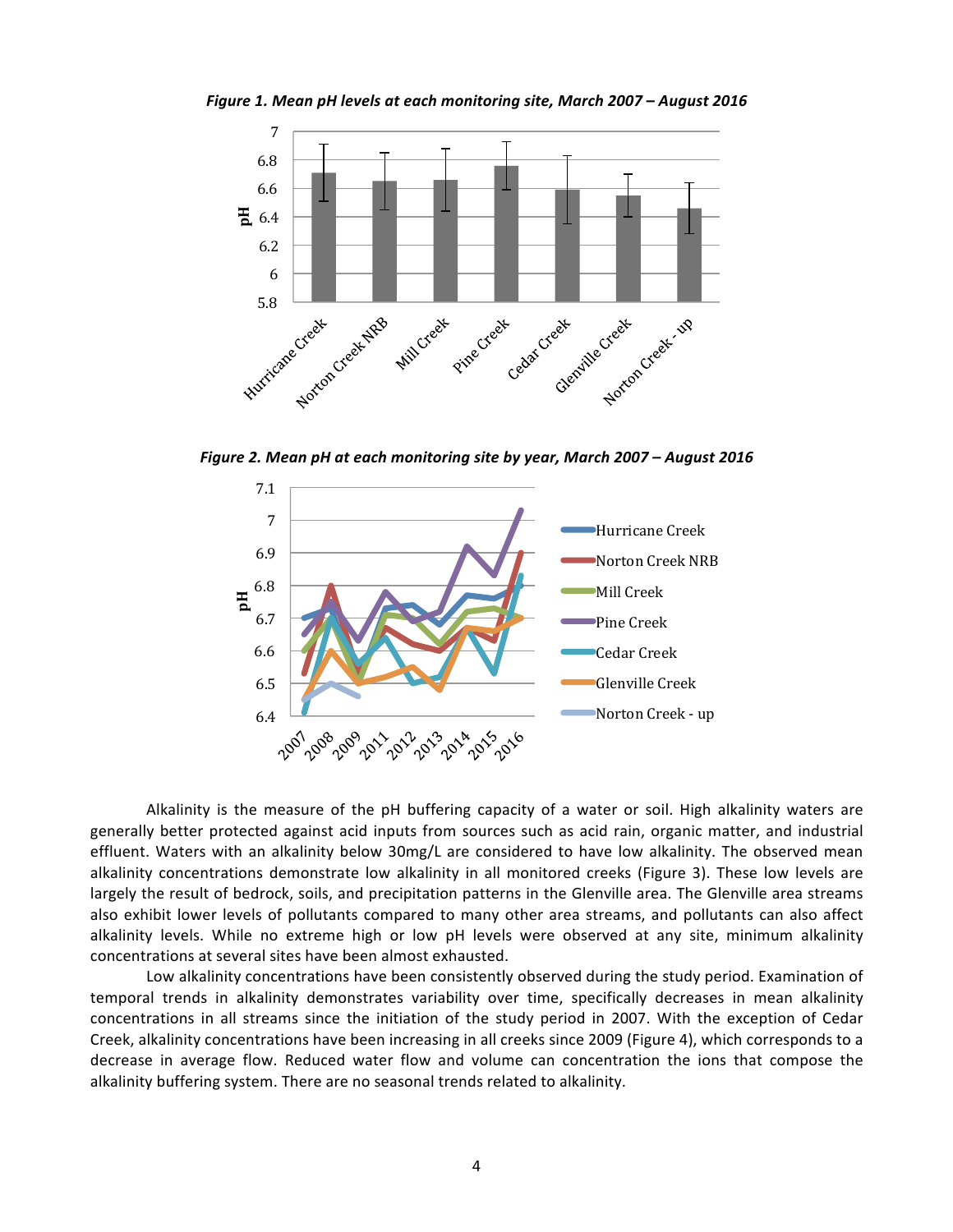Figure 3. Mean alkalinity concentrations at each monitoring site, March 2007 – August 2016



Figure 4. Mean alkalinity concentrations at each monitoring site by year, March 2007 – August 2016



#### *Turbidity and Total Suspended Solids (TSS)*

Turbidity is a measure of visual water clarity and is a measure of the presence of suspended particulate matter. Turbidity is an important parameter for assessing the viability of a stream for trout propagation. Trout eggs can withstand only slight amounts of silt before hatching is impaired. Fish that are dependent on sight for locating food are also at a great disadvantage when water clarity declines. To minimize the likelihood of such negative impacts, the standard for trout-designated waters is 10 NTU and the standard to protect other aquatic life is 50 NTU. Mean turbidity measurements in all creeks are below the 10 NTU trout-designated water standard (Figure 5).

Temporal trends in turbidity demonstrate a significant increase in 2013 in all streams except Hurricane and Cedar Creeks (Figure 6). Turbidity in these streams exceeded the 10 NTU standard for trout designated waters but did not exceed the other aquatic life standard. These increases were likely influenced by precipitation events and increased flow, as the greatest flow at the Little Tennessee River at Prentiss gauging station measured an average flow of 897 cubic feet per second (cfs) during that year. All streams demonstrate a decline in turbidity between 2015 and 2016, which corresponds to a decrease in flow. The lowest flow rate observed during the study occurred in 2016 and measured 148 cfs. With the exception of Hurricane and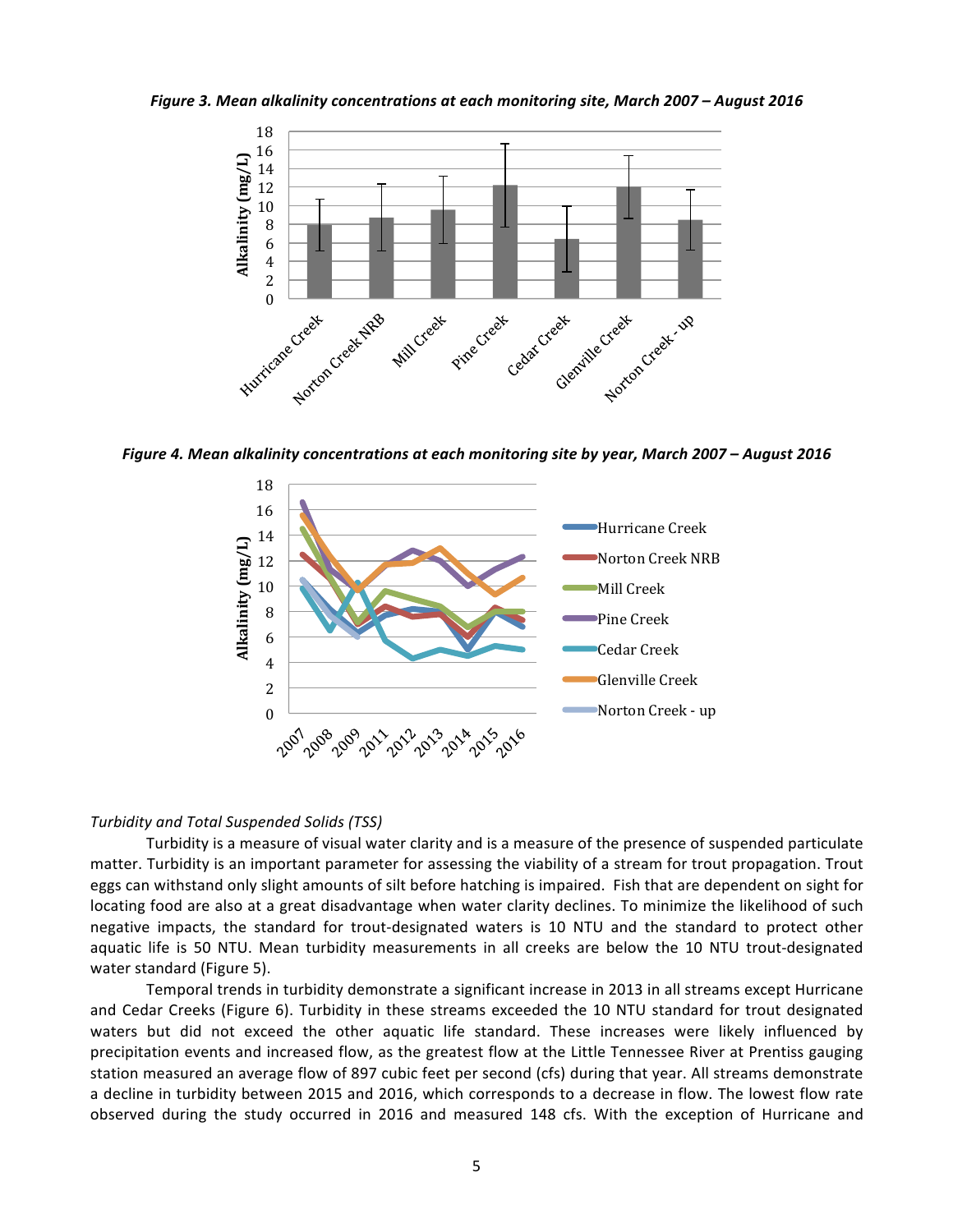Glenville Creeks, the greatest turbidity concentrations were observed during the winter months. This may be due in part to the lack of vegetative cover during these months, which can leave soil exposed and prone to erosion. Turbidity was greatest during the summer and fall months for Hurricane Creek and Glenville Creek, respectively. 



*Figure 5. Mean turbidity levels at each monitoring site, March 2007 – August 2016* 

Figure 6. Mean turbidity levels at each monitoring site by year, March 2007 – August 2016



TSS quantifies solids by weight and is heavily influenced by a combination of stream flow and land disturbances. Mountain streams in undisturbed forested areas such as those in the Little Tennessee River Basin tend to remain clear even after moderately heavy rainfall events. Areas with disturbed soil may have elevated TSS concentrations even after relatively light rainfall. As suspended solids settle to the streambed, they can bury and destroy benthic macroinvertebrates, the absence of which reduces the ecosystem diversity. Although there is no legal standard for TSS, concentrations below 30mg/L are generally considered low. All monitoring sites exhibited low TSS concentrations (Figure 7). Moderately heavy precipitation events and land disturbance can increase turbidity and TSS concentrations. The undisturbed forested areas and presence of riparian zones likely influenced the low turbidity and TSS concentrations.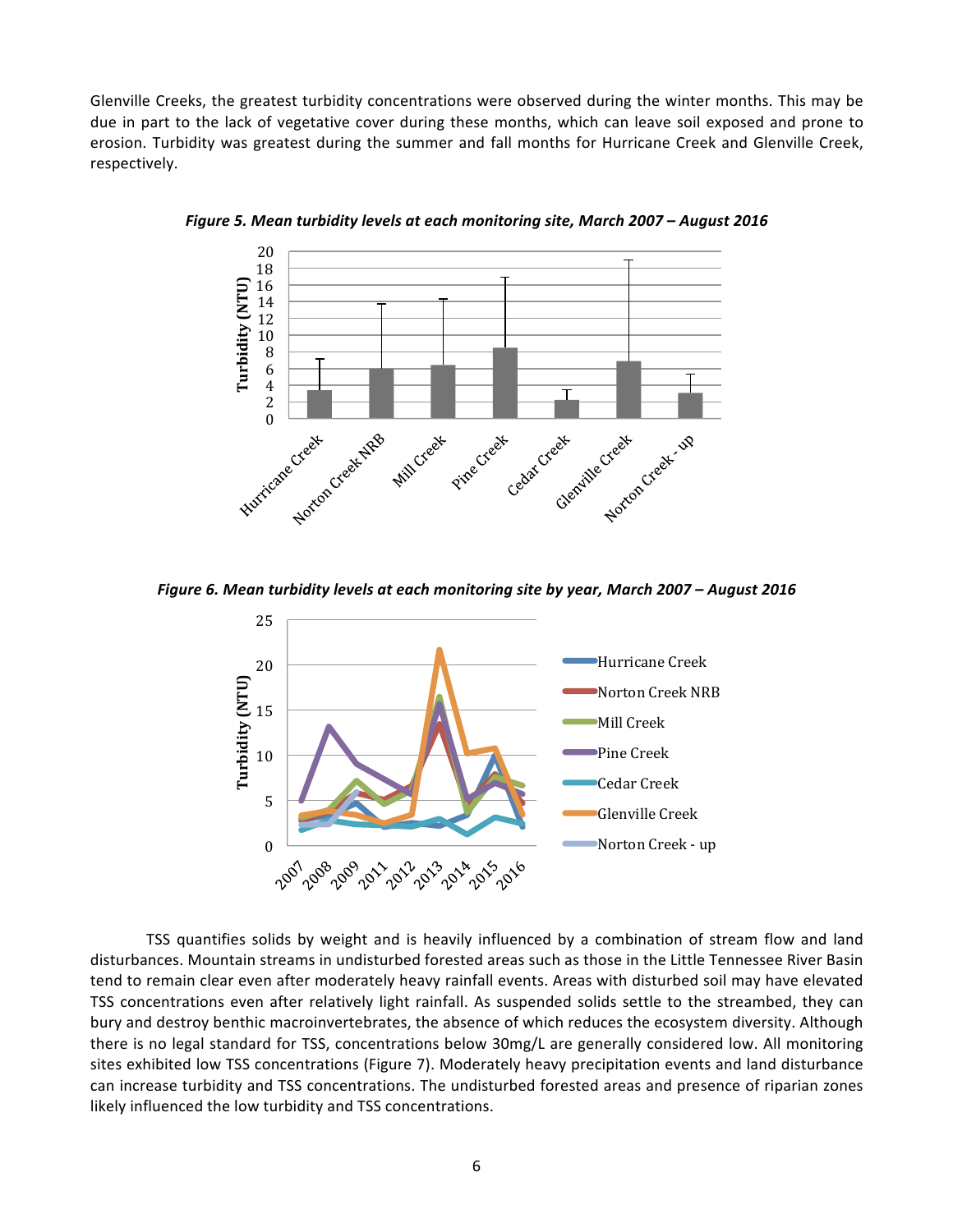Temporal trends in turbidity mirror those of turbidity by demonstrating a significant increase in all streams except Hurricane and Cedar Creeks during 2013 (Figure 8). TSS concentrations in these streams are still considered to be low but increases in TSS during 2013 were likely influenced by precipitation events and increased flow. This trend mirrors that of turbidity during 2013. All streams demonstrated a decline in TSS concentrations between 2015 and 2016, which corresponds to a decrease in flow. No seasonal trends in TSS concentrations were observed.



*Figure 7. Mean TSS concentrations at each monitoring site, March 2007 – August 2016* 

Figure 8. Mean TSS concentrations at each monitoring site by year, March 2007 – August 2016



#### *Conductivity*

Conductivity is used to measure the ability of water to conduct an electrical current. Samples containing dissolved solids and salts will form ions that will conduct an electrical current and the concentration of dissolved ions in a sample determines conductivity. Inorganic dissolved solids such as chloride, nitrate, phosphate, calcium, sulfate, iron, sodium, and aluminum will affect conductivity levels and local geologic conditions will influence the types and extent of dissolved ions. Elevated levels of conductivity are most often seen in streams receiving wastewater discharge, urban runoff, or eroded soils.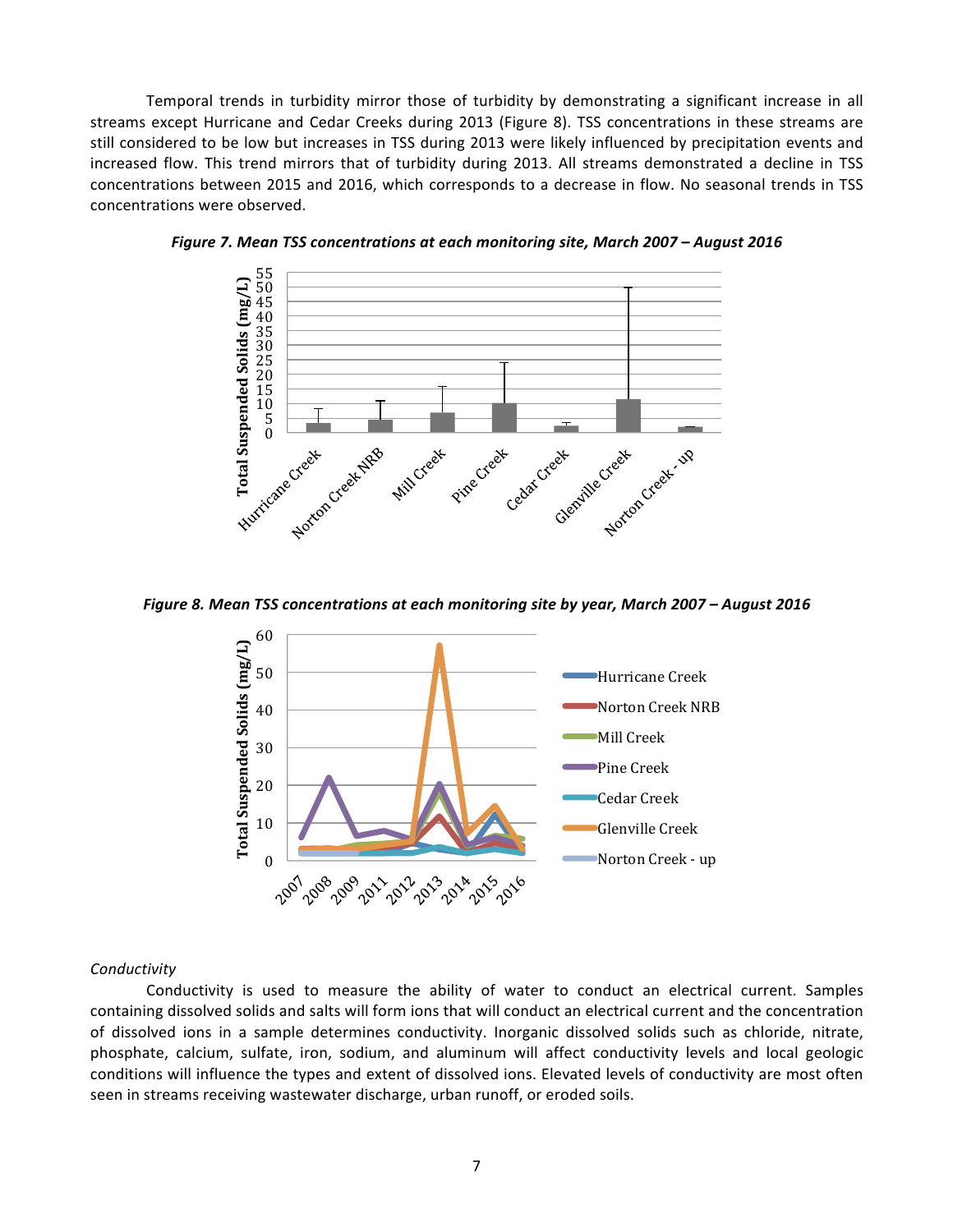The observed conductivity levels at each monitoring site are expected considering the undisturbed forested landscape and clay soils (Figure 9). The observed conductivity levels are slightly correlated with TSS ( $r^2$ )  $= 0.64$ ), suggesting that the source of dissolved ions may be attributable in part to soil runoff (Figure 10). Conductivity levels also correlate with observed nitrate concentrations ( $r^2$  = 0.80) to suggest that fertilizer runoff may also be a contributing factor to observed conductivity (Figure 11). Although elevated conductivity is not a problem in these streams, several sites show conductivity levels increasing over time. Most sites also have their greatest conductivity levels during the summer and fall months when flow measurements are lower compared to winter and spring. Reductions in flow, and ultimately water volume, can concentrate the ions contributing to conductivity and pollutants such as TSS and nitrates. Reduced water flow and volume, along with the influences of soil runoff, may be responsible for the observed conductivity levels.



*Figure* 9. Mean conductivity at each monitoring site, March 2007 – August 2016

Figure 10. Correlation between mean conductivity and TSS concentrations at each monitored site March *2007– August 2016*

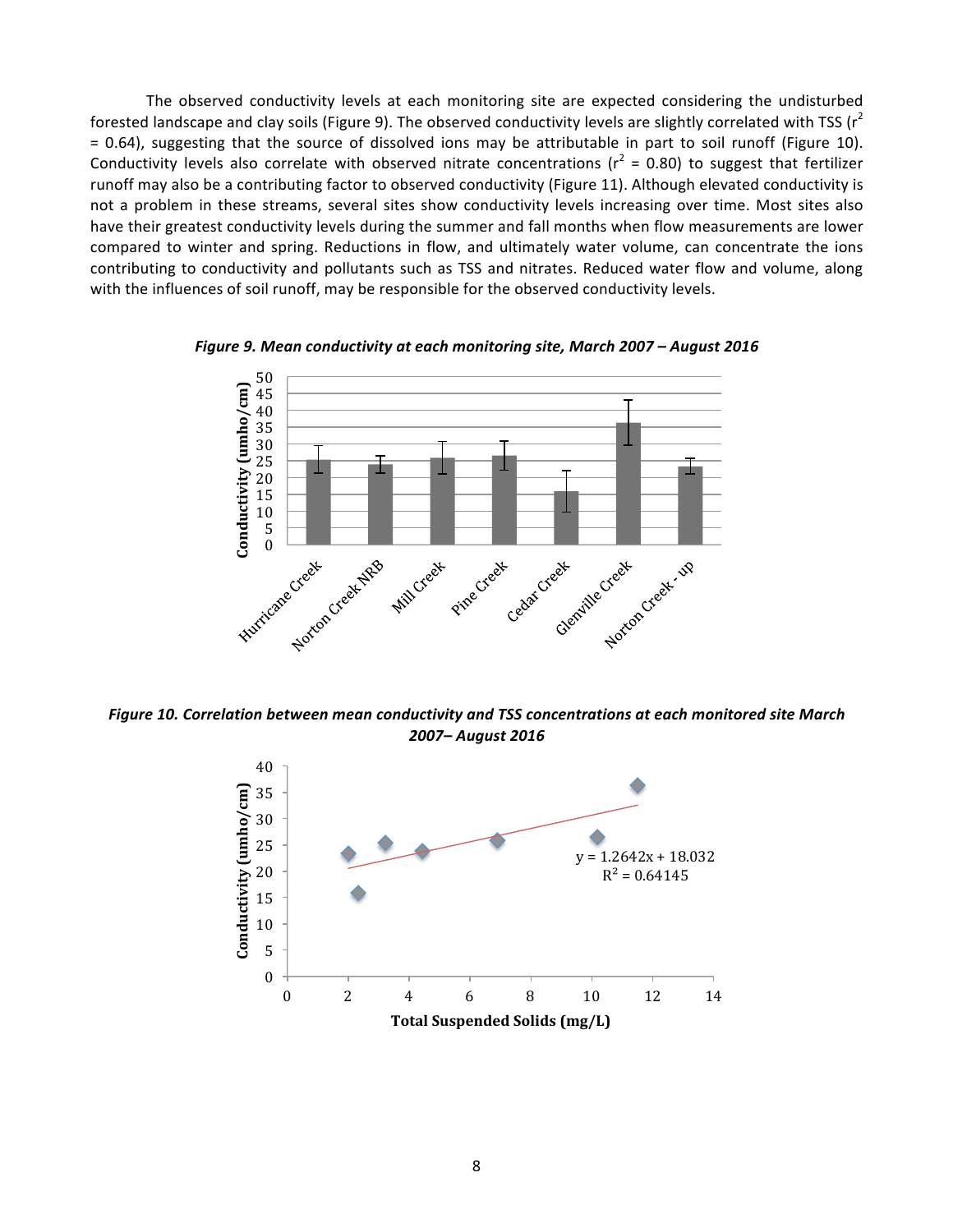



## $N$ utrients (Orthophosphate [PO4<sup>3-</sup>]<sup>,</sup> Ammonia [NH3<sup>+</sup>], and Nitrate [NO<sup>3-</sup>])

Phosphorous is an essential nutrient for aquatic plants and algae, and is typically the limiting nutrient in most aquatic systems thereby restricting plant growth in an ecosystem. Phosphorous is introduced into water systems from soil, wastewater treatment systems, failing septic systems, and runoff from fertilized land. Excessive phosphorous stimulates excessive plant growth and results in eutrophication, a condition that can result in dissolved oxygen depletion in an aquatic ecosystem. Orthophosphate is the amount of phosphorous that is immediately available to plants or algae for biological assimilation. Generally, orthophosphate levels below 0.05 mg/L are sufficient to prevent eutrophication.

There is no legal water quality standard for orthophosphate, but the Environmental Protection Agency (EPA) nutrient criteria for total phosphorous in rivers and streams in this ecoregion is  $0.01 \text{ mg/L}$ . Although orthophosphate is only one component of total phosphorous, observed concentrations at all monitored sites exceed the EPA nutrient criteria for total phosphorous. With the exception of Pine Creek, are streams are below the 0.05 mg/L concentration sufficient to prevent eutrophication (Figure 12). Pine Creek is located in proximity to agricultural activities suggesting that livestock waste storage may be a source of orthophosphate input. Slight correlations are observed between orthophosphate concentrations, and TSS concentrations and turbidity, suggesting that soil erosion is likely a contributor of orthophosphate to the streams.

Although the average orthophosphate concentrations observed during the study period are considered acceptable to prevent eutrophication, trend analysis demonstrates an increase in orthophosphate concentrations in all streams except Cedar Creek over the period of study (Figure 13). The lowest orthophosphate concentrations were observed during the winter months when the average flow was greatest at 650 cfs. Flow decreases through the spring, summer, and winter months and the reduced water volume may concentrate orthophosphate in the water column, thus explaining the lower concentrations observed during those months. While the impact of the observed elevated orthophosphate concentrations in these streams is not likely to directly contribute to eutrophication in Lake Glenville, it could negatively impact water quality in the stream systems.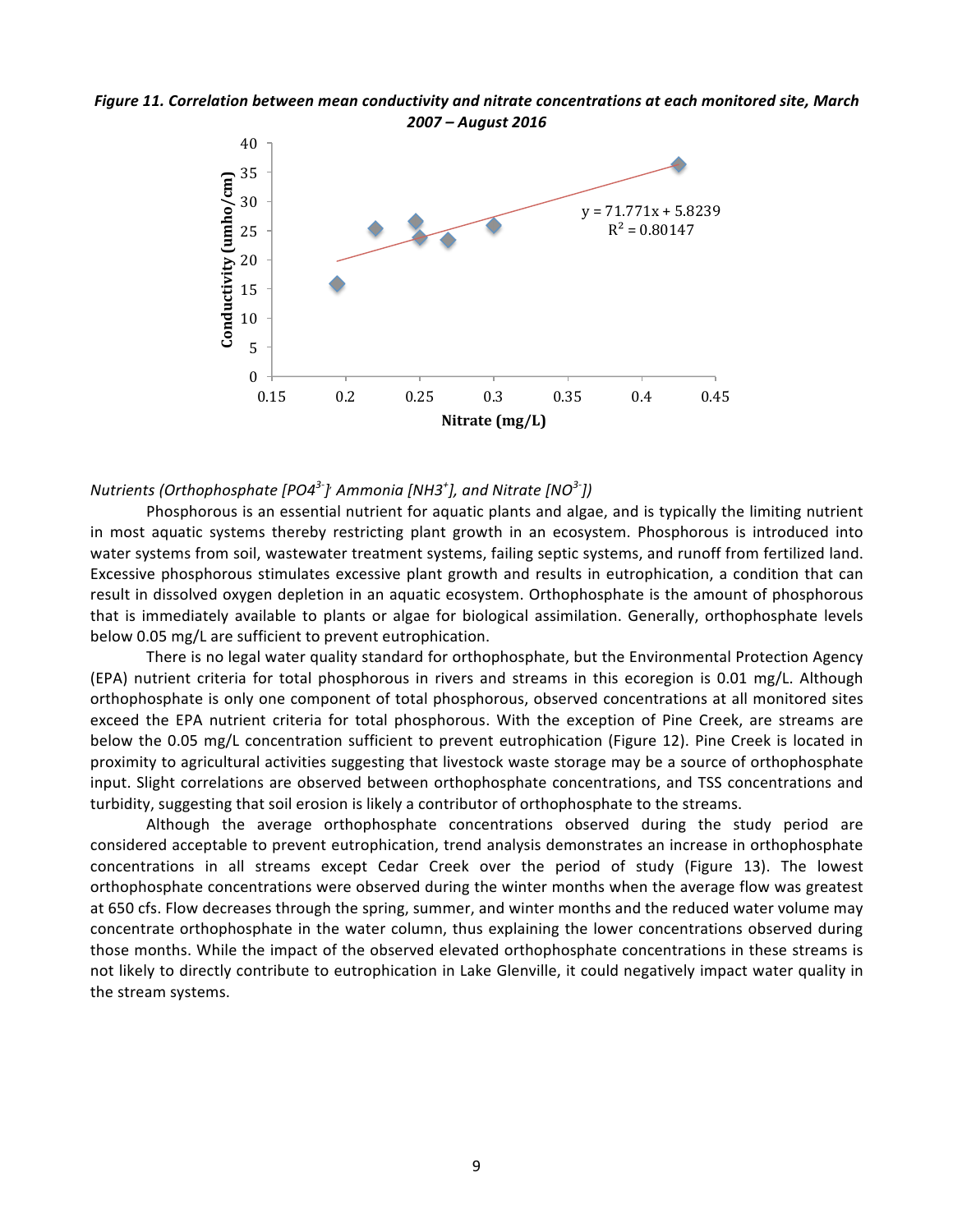Figure 12. Mean orthophosphate concentration at each monitoring site, March 2007 – August 2016



*Figure 13. Mean orthophosphate concentrations at each monitoring site by year, March 2007* – *August 2016* 



Ammonia is contained in decaying plant and animal remains and microbial decomposition of these organic wastes can release ammonia. The most likely sources of ammonia are agricultural runoff, livestock farming, septic drainage, and sewage treatment plants. The ambient concentration of ammonia in water is approximately 0.10 mg/L but concentrations are heavily influenced by water temperature and pH. Hurricane, Cedar, and, Norton Creeks exceed this "norm" but do not exceed the ambient total ammonia toxicity standard of 1.9 mg/L (Figure 14). Additionally, observed ammonia concentrations correlate with TSS concentrations suggesting that soil erosion in addition to agricultural runoff of livestock wastes may be a source of ammonia. Additionally, ammonia concentrations do not appear to be influenced by flow or seasonality to the same extent as orthophosphate concentrations.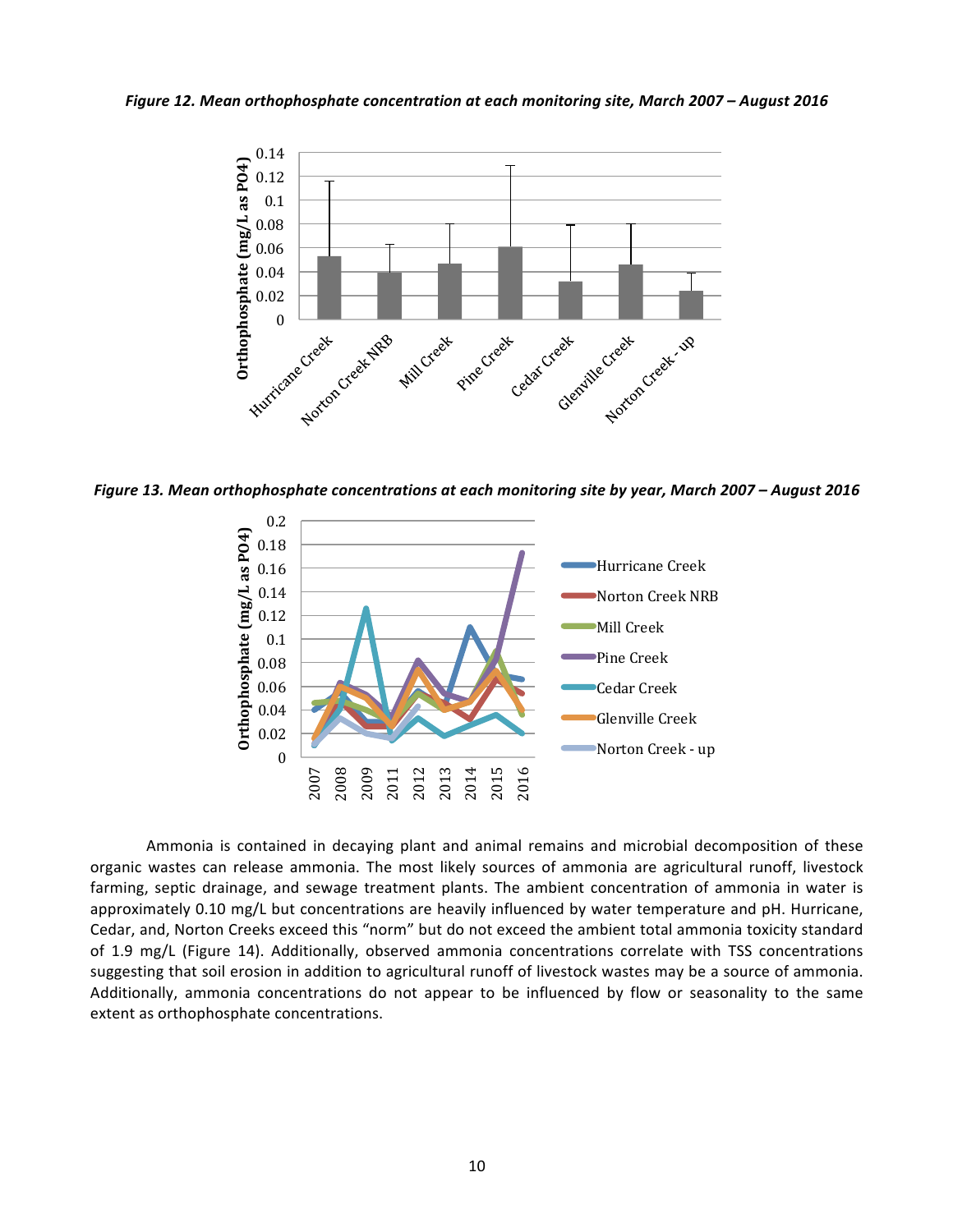Figure 14. Mean ammonia concentration at each monitoring site, March 2007 – August 2016



Figure 15. Correlation between mean total suspended solids and ammonia concentrations at each monitored *site, March 2007 – August 2016*



Like phosphorous, nitrate serves as an algal nutrient and can contribute to excessive plant growth and eutrophication. Common sources of nitrate include septic drainage and fertilizer runoff from agricultural land and domestic lawns. The ability of nitrate to more readily dissolve in water contributes to its increased likelihood of traveling in surface waters. As a result, nitrate is a good indicator of sewage or animal waste input. The ambient standard to protect aquatic ecosystems is 10mg/L and observed concentrations at all monitored sites are below this ambient standard (Figure 16). However, the EPA nutrient criterion for total nitrogen in rivers and streams in this ecoregion is 0.31 mg/L. Although nitrate is only one component of total nitrogen, observed concentrations in Glenville Creek exceed this EPA nutrient criterion for total nitrogen, thus making it more susceptible to eutrophication.

Nitrate concentrations have been increasing in all streams since 2014 (Figure 17). Observed nitrate concentrations do not correlate with TSS or turbidity concentrations suggesting that soil erosion is not a source of nitrate but rather agricultural runoff of wastes may be a contributing source of nitrate. It is likely that microbial oxidation of ammonia to nitrate via nitrification is a contributing factor to observed nitrate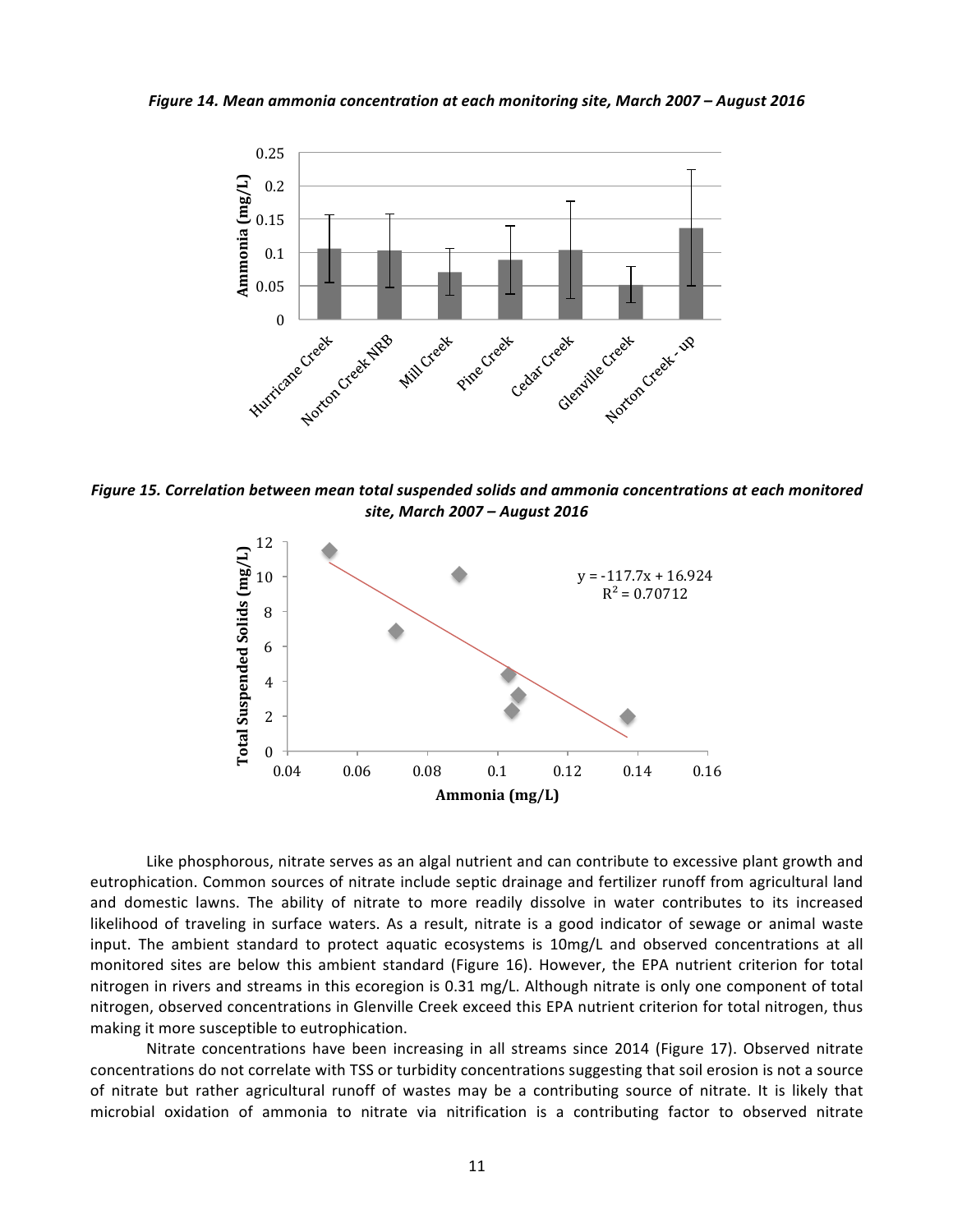concentrations, as is the gradual decrease in flow during the latter years of the study. Nitrate concentrations were generally lowest during the winter months when the average flow was greatest.



Figure 16. Mean nitrate concentration at each monitoring site, March 2007 – August 2016

Figure 17. Mean nitrate concentrations at each monitoring site by year, March 2007 - August 2016



#### **Conclusions**

Chemical analysis of samples collected at Lake Glenville area sites was intended to characterize the water quality relative to ambient water quality standards. Such information can be useful to help identify problems and evaluate solutions relating to water quality. Characterizing the water quality of any area is a complex undertaking and data interpretation can be influenced by several factors. However, continued monitoring allows such challenges to be addressed and trends become more evident.

Based on the visual and statistical comparisons of spatial and temporal trends of stream data collected from March 2007 – August 2016, it appears that there are multiple important sources contributing to the concentration of nutrients in the Upper Little Tennessee River Basin near Lake Glenville. Continued monitoring will allow us to evaluate the stability of seasonal variation and provide additional data that may improve our ability to discriminate between source locations. Based on the results in this study, none of the monitored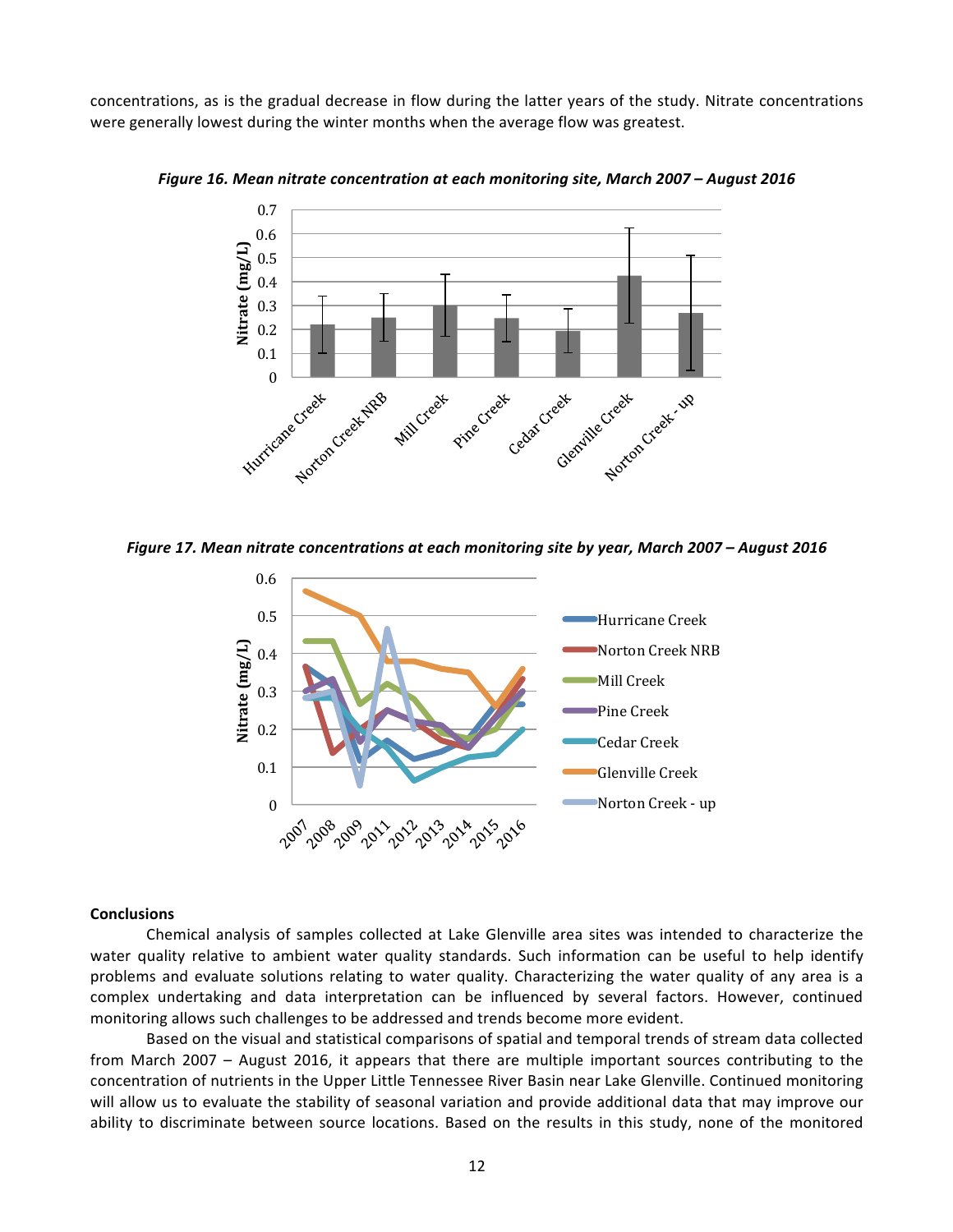streams flowing into the lake have exhibited pollutant levels that would greatly affect lake water quality. The influence of agricultural waste runoff and soil erosion on stream water quality should be further investigated but it is probable that any decline in lake water quality is related to activities in and around the lake than to pollution inputs from the monitored streams.